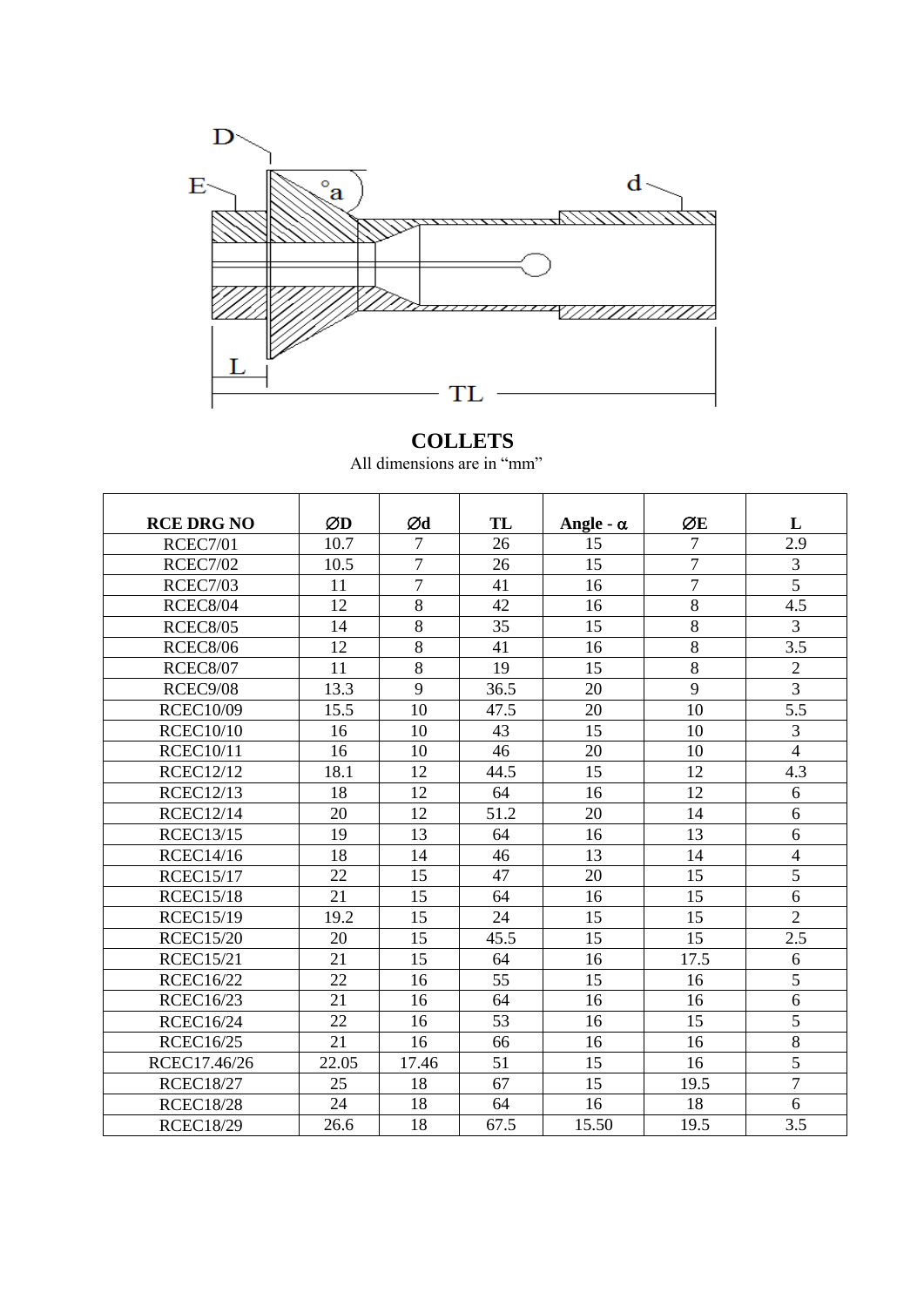

## **COLLETS**

All dimensions are in "mm"

| <b>RCE DRG NO</b> | ØD    | Ød   | TL   | Angle - $\alpha$ | ØE   | L              |
|-------------------|-------|------|------|------------------|------|----------------|
| <b>RCEC18/30</b>  | 26.1  | 18   | 67.1 | 20               | 18.5 | $\overline{7}$ |
| <b>RCEC19/31</b>  | 28    | 20   | 67   | 16               | 21   | $\overline{7}$ |
| <b>RCEC20/32</b>  | 27.5  | 20   | 60   | 15               | 20   | $\overline{5}$ |
| <b>RCEC20/33</b>  | 26    | 20   | 54   | 15               | 19   | $\overline{5}$ |
| <b>RCEC20/34</b>  | 25.2  | 20   | 28   | 16               | 20   | 2.5            |
| <b>RCEC20/35</b>  | 26    | 20   | 67   | 15               | 19   | 3              |
| <b>RCEC22/36</b>  | 30    | 22   | 55   | 13               | 21   | 6              |
| <b>RCEC22/37</b>  | 28    | 22   | 67   | 16               | 23.5 | $\overline{7}$ |
| <b>RCEC22/38</b>  | 32    | 22   | 66   | 15               | 25   | $\overline{7}$ |
| <b>RCEC23/39</b>  | 31    | 23   | 47   | 15               | 25   | 7.5            |
| RCEC23.8/40       | 28.57 | 23.8 | 63.5 | 15               | 20.6 | 6.35           |
| RCEC23.8/41       | 28    | 23.8 | 62   | 15               | 22   | $\tau$         |
| <b>RCEC24/42</b>  | 28    | 24   | 62   | 16               | 22   | $\overline{7}$ |
| <b>RCEC24/43</b>  | 32    | 24   | 65   | 16               | 24   | 5              |
| <b>RCEC25/44</b>  | 35    | 25   | 77   | 15               | 27   | 10             |
| <b>RCEC25/45</b>  | 34    | 25   | 65   | 16               | 25   | 6              |
| <b>RCEC25/46</b>  | 35    | 25   | 85   | 13               | 27   | 18             |
| <b>RCEC26/47</b>  | 32    | 26   | 67   | 15               | 27.5 | $\overline{7}$ |
| <b>RCEC26/48</b>  | 36    | 26   | 72   | 15               | 28   | 12             |
| <b>RCEC26/49</b>  | 35    | 26   | 67   | 15               | 27   | $\overline{7}$ |
| <b>RCEC26/50</b>  | 36    | 26   | 67   | 15               | 28   | $\overline{7}$ |
| <b>RCEC27/51</b>  | 38    | 27   | 72.7 | 16               | 30   | 8              |
| <b>RCEC28/52</b>  | 38    | 28   | 70   | 15               | 28   | $\overline{7}$ |
| <b>RCEC28/53</b>  | 35    | 28   | 77   | 16               | 27.5 | 10             |
| <b>RCEC28/54</b>  | 36    | 28   | 67   | 15               | 28   | $\overline{7}$ |
| <b>RCEC30/55</b>  | 42    | 30   | 80   | 16               | 34   | 10             |
| <b>RCEC30/56</b>  | 38    | 30   | 65   | 15               | 32   | 6              |
| <b>RCEC30/57</b>  | 42    | 30   | 80   | 16               | 32   | 12             |
| <b>RCEC32/58</b>  | 45    | 32   | 75   | 15               | 34   | 8              |